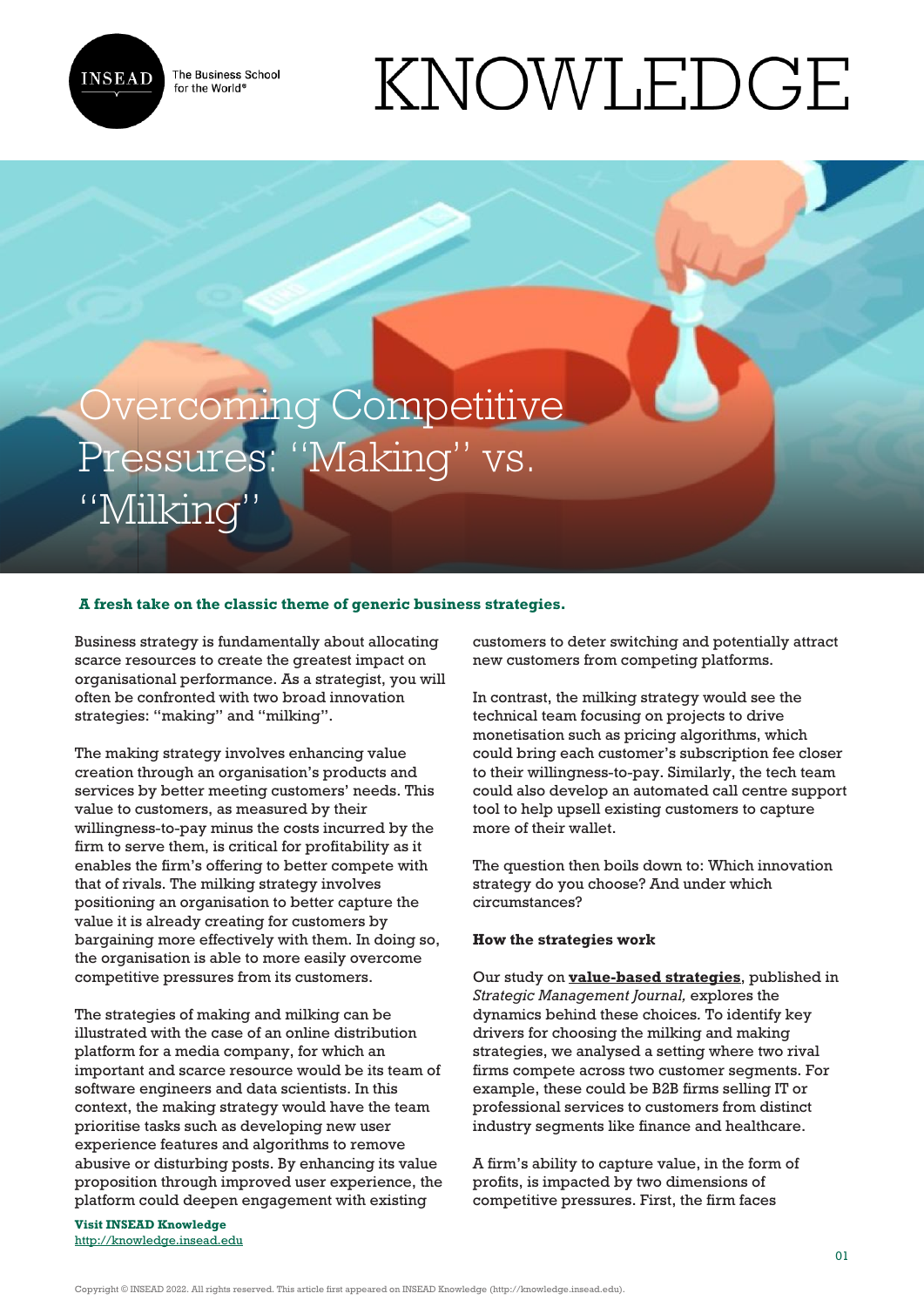competition, and with it the need to meet and beat the value created by its rival in a specific segment by creating more value. Second, the firm then faces buyer power (one of Michael Porter's **[five forces](https://hbr.org/1979/03/how-competitive-forces-shape-strategy)**) as customers look to further reduce prices through aggressive counteroffers, threats to cancel services and other negotiation tactics. Direct competition with a rival limits the firm's potential value capture to its added value relative to the rival's offering, from which customers will try to shift more value from the firm to themselves.

By increasing a firm's value creation capabilities, the making strategy neutralises competition in two ways. First, for an existing customer segment, the firm has more added value relative to its rival and hence there is more value to negotiate over with its customers. Second, a sufficient increase in value creation enables the firm to neutralise an initial value creation disadvantage in a new segment, allowing it to win over customers from its rival and thereby opening new possibilities for value capture. On the other hand, by increasing a firm's bargaining capabilities, the milking strategy allows the firm to capture more of its existing added value for customers.

Interestingly, our findings show that the innovation strategy that you choose not only has direct impact on your organisation's performance, but also has wider implications for the competitive dynamics in your market.

#### **Addressing your weaknesses may be your best bet**

One of the oldest rules of thumb in strategy is to "build on your strengths". For example, in diversification strategy, firms often look for market opportunities that allow them to leverage core competencies (i.e. strengths). Does this intuitive approach also apply to the choice between milking and making? For instance, should a firm with a greater value creation capability double down on creating more value?

Our analysis shows that when choosing between these innovation strategies, there are clear benefits to addressing your weaknesses rather than just building on your strengths. The stronger a firm is in value creation, the more it can benefit from increasing its milking capabilities in order to capture more of its existing added value.

Conversely, the stronger a firm is in bargaining, the greater its returns from enhancing its value creation through a making strategy as the firm will capture a larger share of the value created. An important implication is that without sufficient bargaining capabilities to capture value, firms may experience a dearth of value-creating innovations, since those

**Visit INSEAD Knowledge** <http://knowledge.insead.edu> innovations will not generate sufficient returns to make a strong business case for investing in them.

For instance, a pharmaceutical firm with a strong portfolio of patented drugs might prioritise its pricing, lobbying and sales capabilities to enhance its ability to capture more of the value created by that portfolio. In contrast, a pharmaceutical firm with a weaker drug portfolio – perhaps hit by the expiry of patent protections – might focus more on building up its drug pipeline to ensure future value creation.

## **Follow your competitors?**

Our analysis shows that firms tend to imitate each other's strategy choices. Why? This arises from the different impact of the two strategies on competitive dynamics.

When your rival focuses on making, it increases the threat of competition, as your added value to your existing customers is at risk of being eroded. This reduction in your added value reduces the returns from the milking strategy, pushing you to focus on value creation through making as well. Conversely, when your rival focuses on milking, your market position is more secure, which increases the attractiveness of enhancing your bargaining power by focusing on milking as well.

This mutually reinforcing nature of firms' strategy choices can lead to two very different competitive outcomes in a market. One possibility is a makingmaking outcome where the two rivals get locked into a value creation race where they seek to drive growth at the other's expense. Equally possible would be a milking-milking outcome where both firms focus on capturing value from their own segments (a classic coordination game for those familiar with game theory). What are the implications of these competitive dynamics for firm performance?

When the two rival firms coordinate on the milking strategy, their profits are higher due to the reduction in the competitive pressures they impose on each other. Since firms are not mutually eroding each other's value created, there is both less rivalry and more scope to reduce the buyer power of customers. This is a form of tacit industry collusion. In contrast, customers are better off when firms focus on making. This happens not only because more value is being created, but also because the increased competition pushes a higher share of that created value to the customers when firms are not enhancing their bargaining power.

While there is a tendency for firms to align their strategy choices, other forces can lead to divergence. For example, if firms have wildly different customer segment sizes, the firm with the

Copyright © INSEAD 2022. All rights reserved. This article first appeared on INSEAD Knowledge (http://knowledge.insead.edu).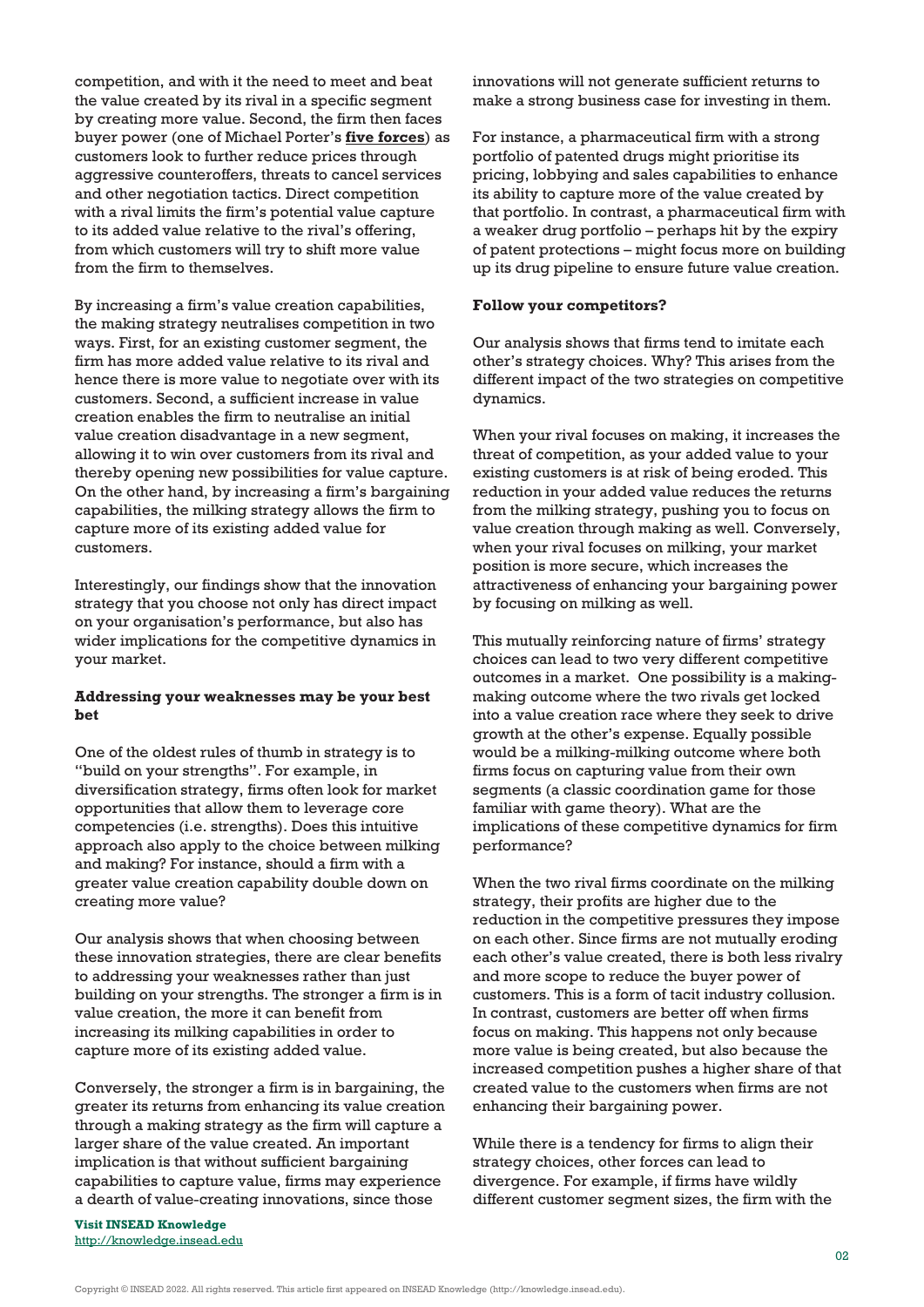larger segment will choose to focus on milking its customer base, while the firm with a smaller segment will be drawn to making to grow its customer base. Similarly, if firms start with very different levels of value creation or bargaining capabilities, the pressure for each to address its weaknesses can also lead to diverging strategy choices.

#### **Disrupting the market with radical innovations**

In this golden age of entrepreneurship, where advancements in digital technologies have enabled ground-breaking innovations, what can our model tell us?

For making strategies, there is a crisp distinction between radical and incremental innovations. Incremental innovations correspond to enhancements to a firm's value creation – such as small improvements in user interface or delivery times – that increase willingness-to-pay for its homesegment buyers but are not large enough to allow the firm to break into new market segments.

In contrast, successful radical innovations deliver a significant leap in value creation that allows a firm to displace its rivals and break into new market segments. Prominent examples of such market disruptions include Apple's extension of the iOS from the iPhone to the iPad to win over the tablet computer segment, and Salesforce enhancing its CRM platform to include marketing automation and e-commerce capabilities. How does the increased importance of radical innovations influence risktaking among rivals?

In our model, we allow firms to choose the risk profile of their value-creating innovations based on the classic risk-return trade-off principle – a lower probability of innovation success is compensated with a greater increase in value created. We see more risk-seeking behaviour when firms have access to radical innovations, due to the fixed cost of entering new market segments. A firm is better off going for a risky strategy that has a bigger upside when successful but incurs a fixed cost of entry less often, which translates to lower expected entry costs.

Interestingly, the pull towards riskier strategies can be good not just for an individual firm's performance but also for overall industry profitability. We have seen that the making strategy, when successful, results in a negative externality on the rival by eroding its added value. The riskier the making strategy, the less likely this negative externality is to occur. Hence, as long as one firm focuses on making, a shift to riskier value-creating innovations raises the profitability of both. Our results reinforce the importance of culture change in organisations to increase their risk tolerance.

#### **An updated approach to generic strategies**

In his classic strategy texts from the 1980s, Michael Porter promoted the idea of generic strategies that apply across industry settings. He highlighted a choice between a "differentiation" strategy, whereby firms focus primarily on enhancing the willingness-to-pay of customers, and a "cost leadership" strategy, whereby firms focus primarily on reducing costs. However, this once popular approach to generic strategies is arguably losing some of its appeal. Today, with the advent of modern value-based analysis, the focus of competitive strategy is on increasing the gap between willingness-to-pay and costs of a firm's offering, which contrasts with the Porterian emphasis on either dimension.

Our research highlights a novel and robust approach to generic strategies. Strategy choices should be shaped by an assessment of the competitive pressures that pose the greatest threat to firm performance. If the answer is rivalry, the making strategy of enhanced value creation takes centre stage. Once a firm has sufficient value creation to secure its customer base, then buyer power looms large as the key threat to a firm's value capture, and hence the milking strategy comes to the fore.

In the domain of innovation strategy, there is a tendency for strategists to focus almost exclusively on value creation. Such a narrow focus may be detrimental to firm returns, as it may lock rival firms into a needless lose-lose race for value creation. Our research suggests that a greater consideration of the potential of milking strategies – both in terms of their direct impact on value capture and of their implications for competitive dynamics between rivals – can pave the way for enhanced firm performance and overall industry profitability.

*[Peter B. Zemsky](https://www.insead.edu/faculty-research/faculty/peter--zemsky) is the Deputy Dean and Dean of Innovation at INSEAD and the Eli Lilly Chaired Professor of Strategy and Innovation.*

*[Afonso Almeida Costa](https://www.novasbe.unl.pt/en/faculty-research/faculty/faculty-detail/id/70/afonso-almeida-costa) (INSEAD PhD 2016) is an Assistant Professor at the Nova School of Business and Economics.*

*INSEAD Knowledge is now on [LinkedIn](https://www.linkedin.com/showcase/insead-knowledge/). Join the conversation today.*

*Follow INSEAD Knowledge on [Twitter](http://www.twitter.com/inseadknowledge) and [Facebook](http://www.facebook.com/Knowledge.insead).*

**Visit INSEAD Knowledge** <http://knowledge.insead.edu>

Copyright © INSEAD 2022. All rights reserved. This article first appeared on INSEAD Knowledge (http://knowledge.insead.edu).